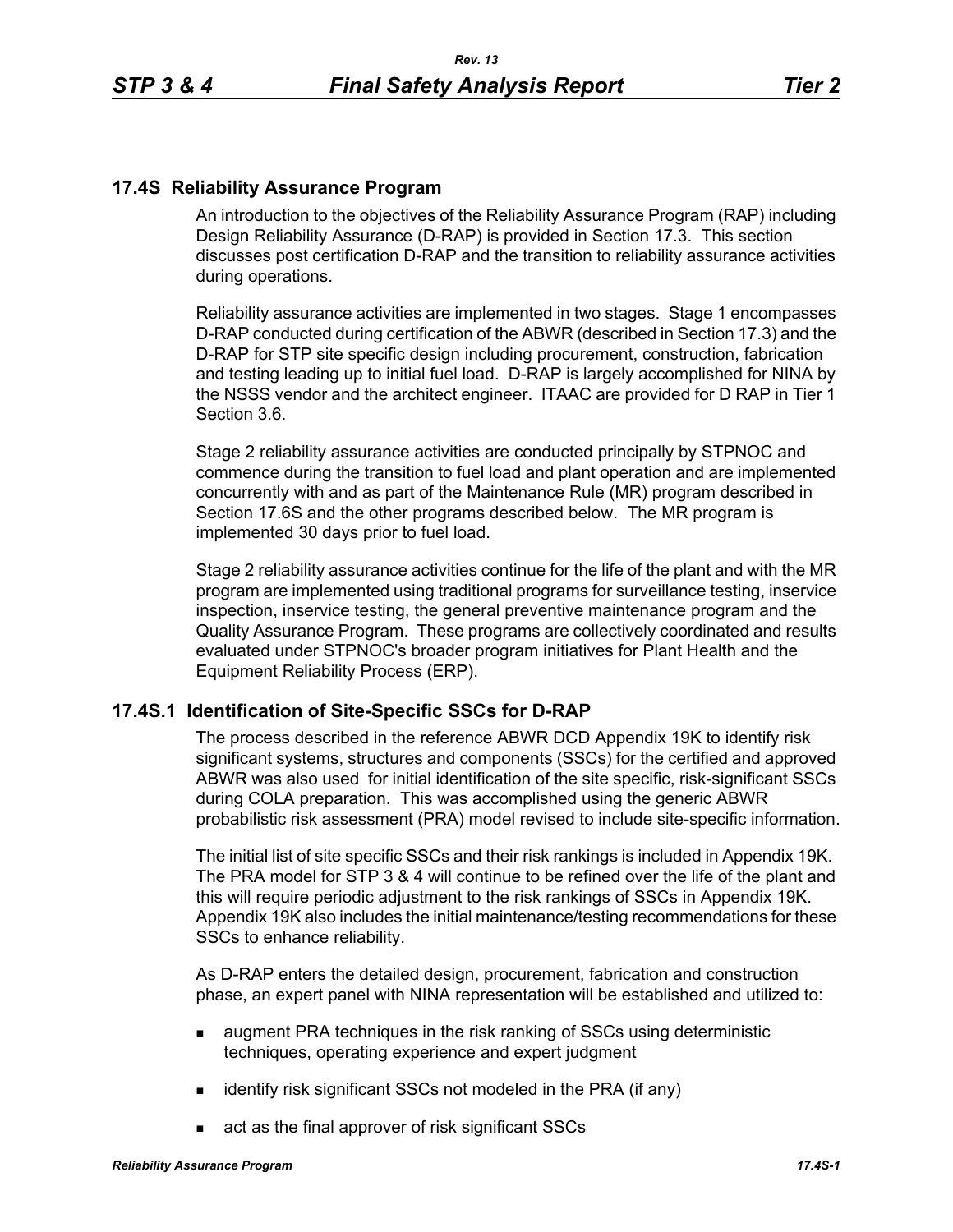- **EXECOMMENDERIGHT CHANGES** where appropriate to reduce risk
- revise/adjust recommend operations phase maintenance/testing activities for risk significant SSCs described in Appendix 19K
- **EXEDERITH** designate and chair NSSS and Architect engineer working groups as necessary to assist in accomplishing the objectives of the expert panel
- **EXECT** review and approve the recommendations of the working groups
- assess the overall station risk impact due to SSC performance and all implemented risk-informed programs (including D-RAP) after each plant-specific data update of the PRA.

The expert panel is made up of members with diverse backgrounds in engineering, operations, maintenance, risk and reliability analysis, operating experience and work control. During the D-RAP process STPNOC will provide operations and maintenance expertise. During the detailed design phase of D-RAP, each major engineering organization performing detailed design will be represented on the panel (or working groups) as deemed necessary. The composition of the panel will change during the period leading up to fuel load and operations. The panel will continue to function during operations for the life of the plant under the MR program.

The results of the expert panel system reviews, completed using the method described in FSAR Subsection 17.4S.1.4, are used to designate, at the system level, the site specific SSCs which have been determined to be risk significant and within the scope of the D-RAP process, and supplement the initial list included in Appendix 19K. In general, the categorization of a system is determined by the highest categorized system function, and the same categorization is given to all components in the system. The expert panel may further refine the system level categorizations at the component level, by categorizing components based on the supported system functions and identifying critical attributes for components determined to be safety/risk significant, using the method described in Subsection 17.4S.1.4. The listing of risk-significant systems/SSCs is documented for use in the Master Equipment Database (MED) (see Subsection 17.4S.1.2.1) or other quality record (see Reference 2) pending MED development.

### **17.4S.1.1 Organization**

### **17.4S.1.1.1 Program Formulation and Organizational Responsibilities**

As the ABWR design certification applicant, General Electric (GE) was initially responsible for formulating D-RAP (Reference 1). This initial formulation is retained (unchanged) in Section 17.3 and the results of implementation during certification are provided in DCD Appendix 19K.

NINA's overall organization for STP 3 & 4 is described in Part II, Section 1 of the STP 3 & 4 Quality Assurance Program Description (QAPD). In a manner analogous to formulation of the QAPD, NINA's Senior Vice President, Oversight and Regulatory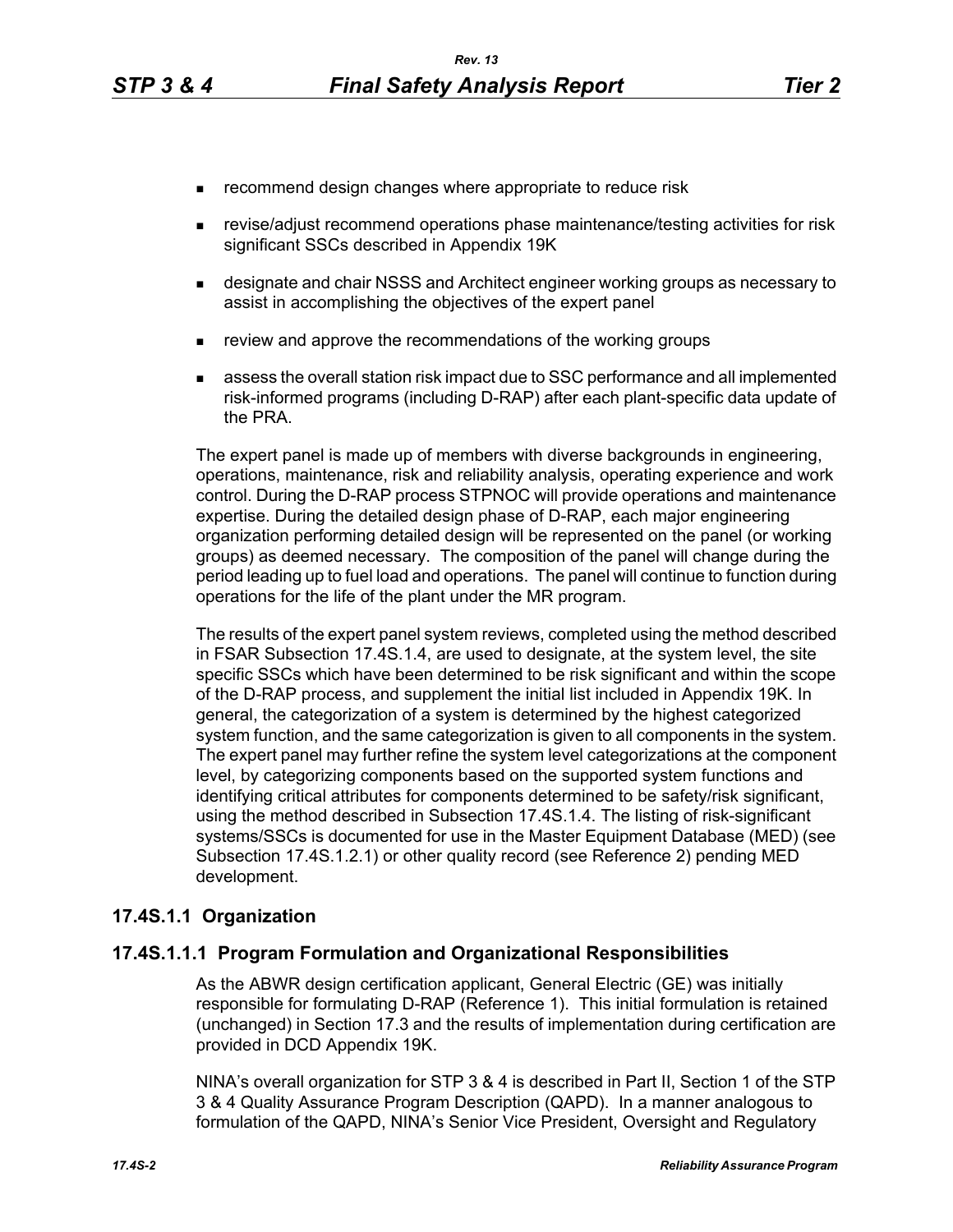Affairs, is responsible for formulating the STP 3 & 4 reliability assurance activities as described herein.

D-RAP is fundamentally an engineering program. NINA's Vice President, Engineering and Construction and Project Director, retains responsibility for reliability assurance activities during design and construction even though implementation will reside principally with Toshiba and other NINA contractors responsible for completion of detailed design and the development of engineering and procurement specifications. NINA has delineated D-RAP requirements expected of the Plant Designer including participation on the expert panel. The organizational relationships of NINA and NINA contractors are further described in Section 1.8 of the QAPD. The response to COL License information item 19.26 also discusses Organization and Staffing to oversee design and construction.

For stage 2, the organizational emphasis will shift from Engineering and Construction to Systems Engineering and Maintenance Engineering under the Maintenance Rule program. STP design engineering will continue to play a role in maintaining the Master Equipment Database (see 17.4S.1.2.1), configuration control and application of the design change process if necessary to improve SSC reliability.

The D-RAP Expert Panel is composed of a Chairman and additional senior level managers as designated by the Vice President, Engineering and Construction and Project Director. The Expert Panel membership may be augmented as determined by the Vice President, Engineering and Construction and Project Director. Any change to the Expert Panel membership requires approval of the Vice President, Engineering and Construction and Project Director.

The Risk and Reliability Analysis organization maintains representation on the expert panel and has major input to determinations that SSCs are maintaining performance levels consistent with PRA model assumptions over the life of the plant. Risk and Reliability Analysis reports to the Senior Vice President, Oversight and Regulatory Affairs who maintains organizational independence and when necessary has unfettered access to NINA CEO and the Board of Directors in all matters related to quality assurance.

## **17.4S.1.1.2 Reliability Assurance Interface Coordination**

Reliability assurance activity interface issues are coordinated through the expert panel since the organizations involved have representation on the panel. Specific interface responsibilities of the panel members are detailed in a controlling procedure. These interface responsibilities include the following:

- **The Plant Designer panel member maintains the design interface to ensure that** any proposed design changes that involve risk significant SSCs modeled in the PRA are identified and periodically reviewed with the expert panel at a frequency determined by the panel.
- **The Plant Designer panel member maintains the design interface to ensure that** any proposed changes resulting in an increase in the deterministically established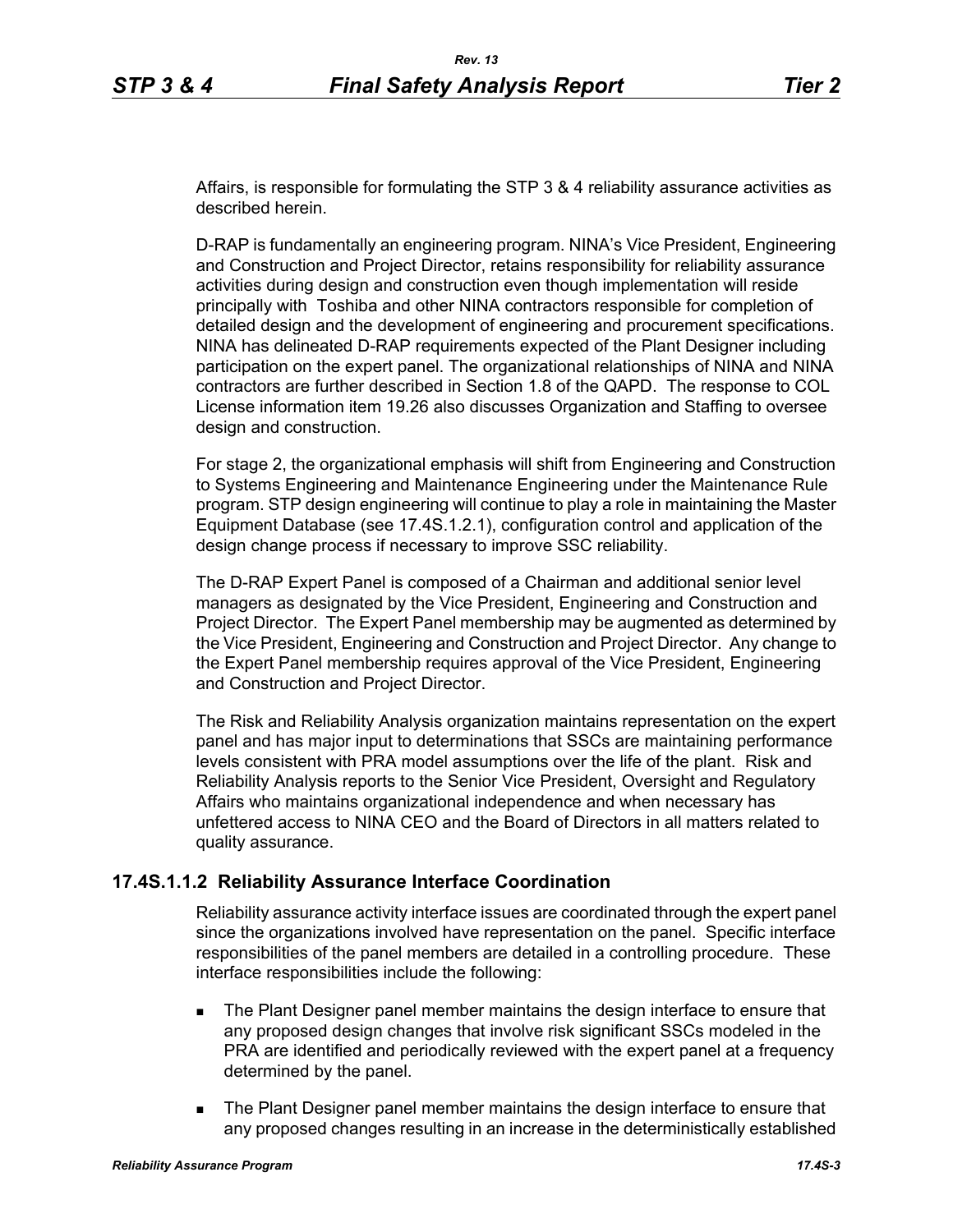risk of an SSC not modeled in the PRA, are identified and periodically reviewed with the expert panel at a frequency determined by the panel.

- **The Plant Designer panel member maintains the design interface to ensure that** any proposed changes to the plant PRA model, as identified by NINA Risk and Reliability representative on the expert panel, are appropriately reviewed for design impact and the results of the review appropriately distributed throughout the Plant Designer's and subcontractor's organizations.
- **The Plant Designer panel member coordinates with the design organizations and** expert panel members to ensure that significant design assumptions related to equipment reliability are realistic and achievable.
- The Risk and Reliability Analysis panel member is responsible to inform the panel of changes to the PRA model and advise other panel members on the potential impact of the change on SSC risk rankings, assumed reliability of SSCs for design activities and the need for adjustments to the MR program.

## **17.4S.1.1.3 Risk and Reliability Organization Input to the Design Process**

The Risk and Reliability Analysis panel member is responsible to review and concur in design changes involving risk significant SSCs identified by the Plant Designer's expert panel member.

During implementation of the MR program prior to fuel load, responsibility for design and configuration control will transition from the Plant Designer to STPNOC. STPNOC's procedure for Design Change Packages ensures screening of proposed design changes to identify Risk Management review and approval when necessary.

### **17.4S.1.1.4 Risk and Reliability Organization Design Reviews**

The Risk and Reliability Analysis organization's participation in periodic design reviews is principally via the PRA configuration control program that incorporates a feedback process to update the PRA model. These updates fall into two categories:

- The plant operating update incorporates plant design changes and procedure changes that affect PRA modeled components, initiating event frequencies, and changes in SSC unavailability that affect the PRA model. These changes will be incorporated into the model on a period not to exceed 36 months.
- The comprehensive data update incorporates changes to plant-specific failure rate distributions and human reliability, and any other database distribution updates (examples would include equipment failure rates, recovery actions, and operator actions). This second category will be updated on a period not to exceed 48 months.

The PRA model may be updated on a more frequent basis.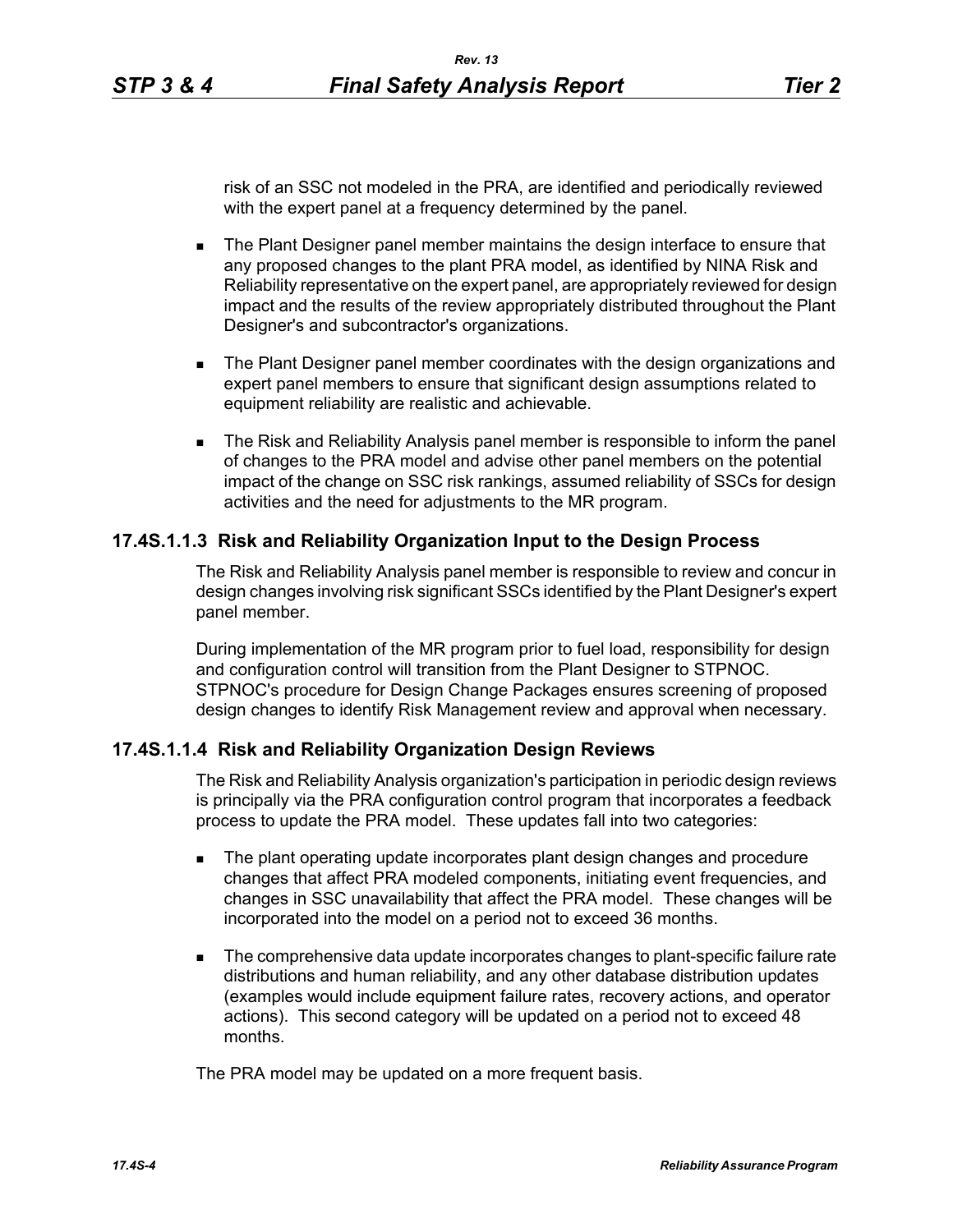# **17.4S.1.2 Design Control**

## **17.4S.1.2.1 Configuration Control of SSCs**

The initial focal point for configuration control as it relates to D-RAP is the list of SSCs and their risk rankings in Appendix 19K. During detailed design for STP 3 & 4, NINA will be adopting a process similar to that used in STP 1 & 2 for a Master Equipment Database (MED). During the detailed design phase, populating this data base for the risk significant SSCs identified in Appendix 19K will be performed by the Expert Panel or associated working groups. The MED will be developed and maintained as a source of approved risk information for the station. A high level overview of this process is shown in Figure 17.4S 1.

## **17.4S.1.2.2 Design Change Feedback**

The design control and change processes provide feedback to the Risk Management organization via identification of components on the MED that are affected by a proposed change. Those affected SSCs with high risk are given additional review in accordance with approved criteria to ensure there is no potential impact to the risk ranking of the affected components. If potential impact is identified then the Risk and Reliability Organization must concur in the change.

## **17.4S.1.2.3 Design Interface with Risk and Reliability Organization**

Assurance that SSC performance relates to reliability assumptions made in the PRA and deterministic methods for identifying risk significant SSCs is provided by monitoring the performance of SSCs during plant operation and the review and feedback of Operating Experience. This interface occurs through implementation of the Maintenance Rule and the functioning of the expert panel (see Figure 17.4S-1).

As a designed, constructed and operating evolutionary plant, the ABWR has available a wide range of traditional sources for relevant operating information. These include industry and vendor equipment information that are applicable and available to the nuclear industry with the intent of minimizing adverse plant conditions or situations through shared experience. Sources include the NRC (Information Notices and Generic Letters), INPO (EPIX, NPRDS, Operating Events, Significant Event Reports etc.) and vendor documentation and NSSS supplier information.

## **17.4S.1.2.4 Engineering Design Controls for SSC Identification**

Engineering design controls applied for determining the SSCs within the scope of the RAP are generally those specified in 10 CFR 50, Appendix B, Criterion III, Design Control. These include for example the use of procedures for establishing risk via deterministic methods, proceduralized criteria for PRA risk ranking and independent verification and peer checking of the inputs necessary for utilization (or when necessary modification) of the site specific PRA model.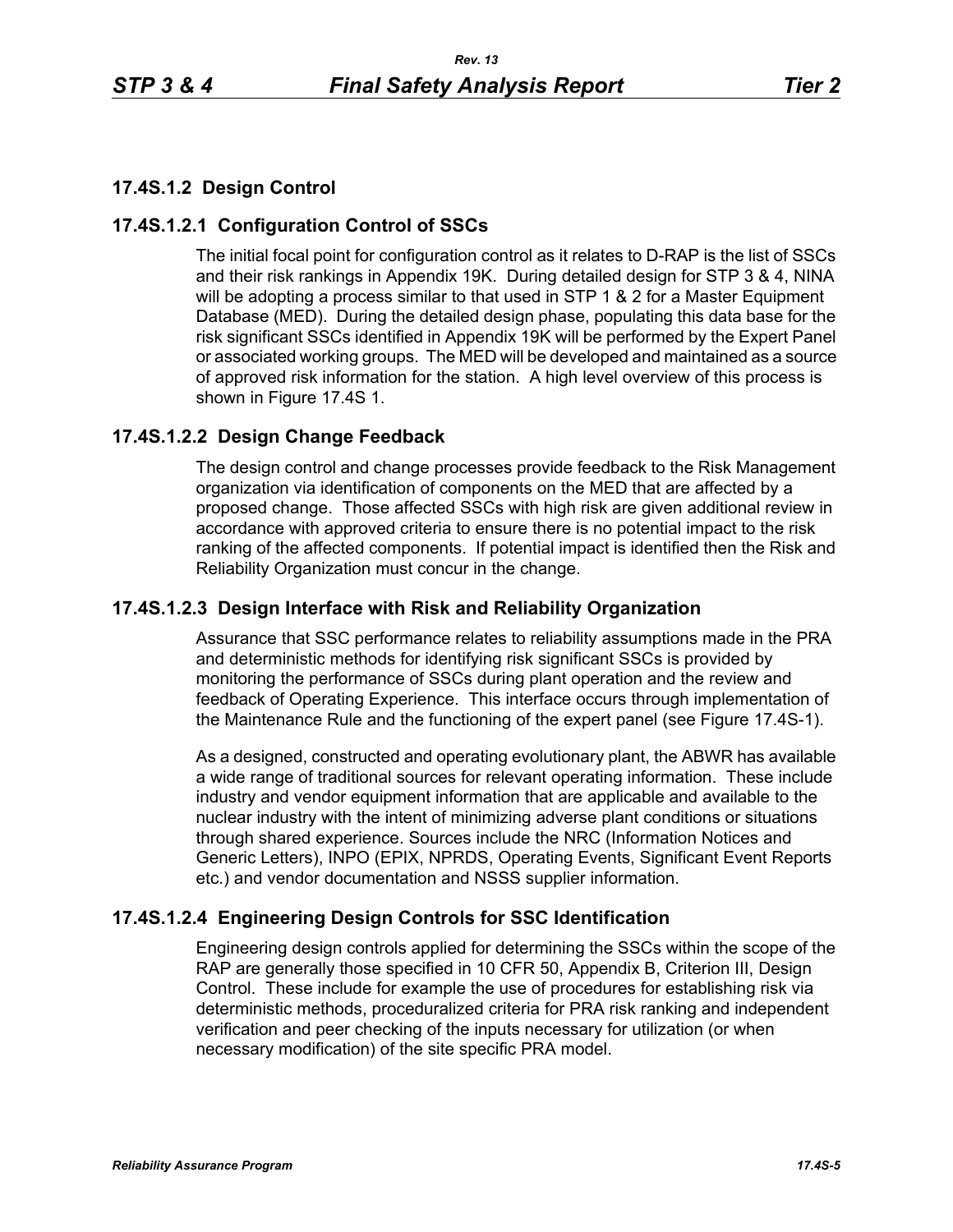## **17.4S.1.2.5 Alternative Design**

The process for proposing changes to the design for risk significant SSCs is proceduralized via NINA Design Change Package process. This process includes the use of a detailed check list to establish the impact of the change on the PRA or deterministic evaluations performed to establish risk for affected SSCs. Changes identified as having an impact on SSCs and their risk rankings require appropriate special or interdisciplinary reviews.

## **17.4S.1.3 Expert Panel**

The expert panel and designated working group(s) consist of designated individuals having expertise in the areas of risk assessment, operations, maintenance, engineering, quality assurance, and licensing.

As a minimum, the combined expert panel and working group(s) include at least three individuals with a minimum of five years experience at similar nuclear plants, and at least one individual who has worked on the modeling and updating of PRAs for a minimum of three years.

When utilized, expert panel representatives from contractor design organizations are required to have a minimum of three years experience establishing risk rankings for nuclear plant SSCs using PRA or deterministic techniques (which may include Failure Modes and Effects Analysis).

## **17.4S.1.4 Methods of Analysis for Risk Significant SSC Identification**

As discussed in Section 17.4S.1, the process described in Appendix 19K to identify risk significant SSCs for the certified and approved ABWR was also used for initial identification of the site specific, risk-significant SSCs during COLA preparation.

The process for maintaining, revising and when necessary establishing new risk rankings for modified design is based on PRA and deterministic techniques. The process utilized in categorizing components consists of the following major tasks:

- **IDENTIFICATE IS CONTIFICATE:** Identification of functions performed by the subject plant system.
- Determination of the risk significance of each system function.
- Identification of the system function(s) supported by that component.
- **IDENTIFY IDENTIFY IDENTIFY IS A THE LIGHT OF THE UP THE UP THE UP THE UP THE IS A THE UP THE UP THE UP THE UP THE UP THE UP THE UP THE UP THE UP THE UP THE UP THE UP THE UP THE UP THE UP THE UP THE UP THE UP THE UP THE UP** assessment (PRA) insights (where the component is modeled).
- Development of a risk categorization of the component based on deterministic insights.
- **Designation of the overall categorization of the component, based upon the higher** of the PRA categorization and the deterministic categorization.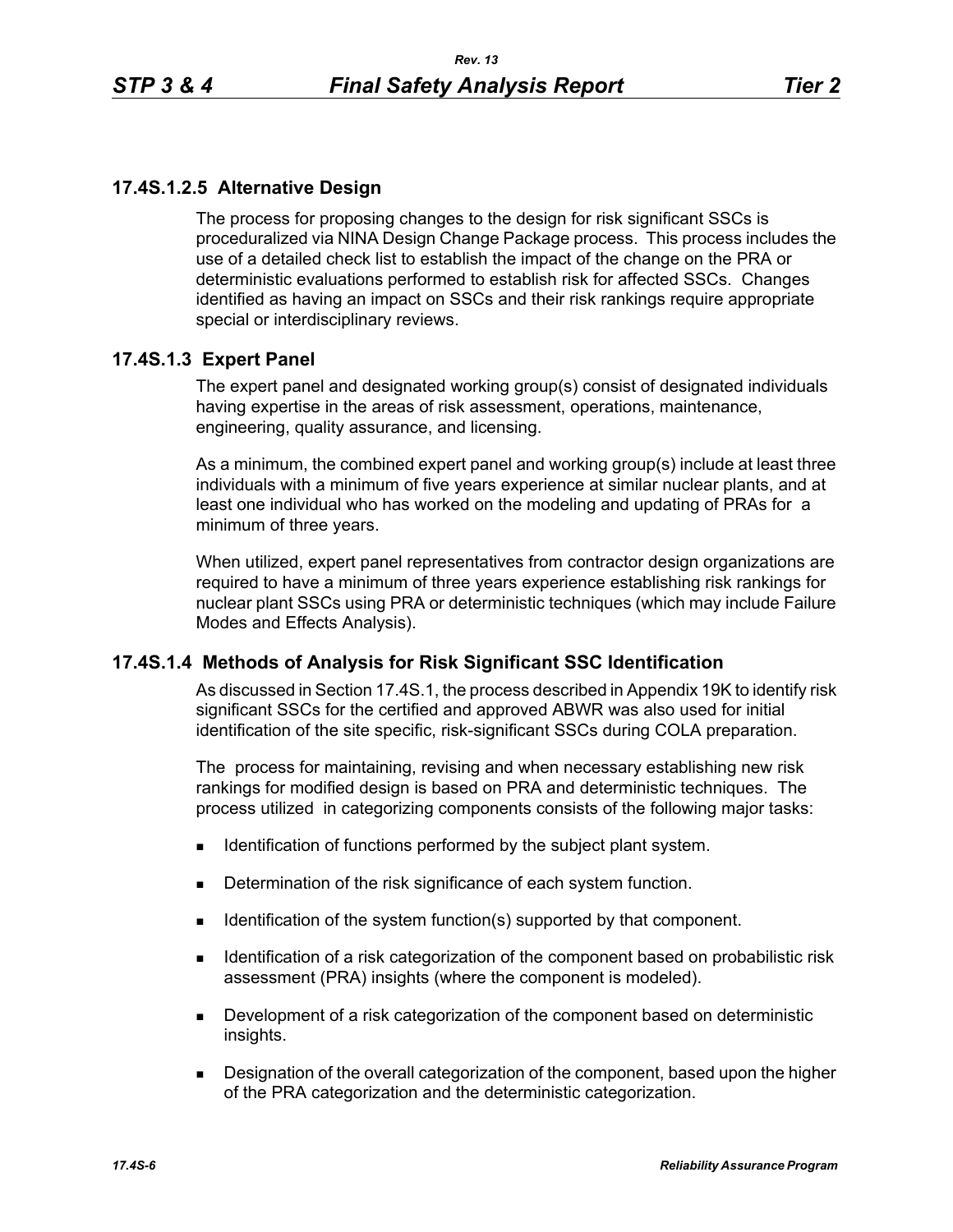The PRA and deterministic methods are described more fully below.

## **17.4S.1.4.1 PRA Risk Ranking**

A component's risk determination is based upon its impact on the results of the PRA. STP's PRA calculates both core damage frequency (CDF) and containment response to a core damaging event, including large early release frequency (LERF). The PRA models internal initiating events at full power, and also accounts for the risk associated with external events, including external flooding, seismic events, and fire, internal flooding, and events occurring during low power and shutdown. The PRA risk categorization of a component is based upon its Fussell-Vessely (FV) importance, which is the fraction of the CDF and LERF to which failure of the component contributes, and its risk achievement worth (RAW), which is the factor by which the CDF and LERF would increase if it were assumed that the component is guaranteed to fail. Specifically, PRA risk categorization to identify SSCs is based upon the following:

| <b>PRA Ranking</b>            | <b>PRA Criteria</b>                 |
|-------------------------------|-------------------------------------|
| HIGH (Risk Significant)       | $FV \ge 0.005$<br>or RAW $\geq 2.0$ |
| LOW (Non-risk<br>Significant) | $FV < 0.005$ and RAW $< 2.0$        |

## **17.4S.1.4.2 Deterministic Risk Ranking**

Components are subject to a deterministic categorization process, regardless of whether they are also subject to the PRA risk categorization process. This deterministic categorization process can result in an increase, but not a decrease (from the PRA risk) in a component's categorization.

A component's deterministic categorization is directly attributable to the importance of the system function supported by the component. In cases, where a component supports more than one system function, the component is initially classified based on the highest deterministic categorization of the function supported. In categorizing the functions of a system, five critical questions regarding the function are considered, each of which is given a different weight. These questions and their weight are as follows: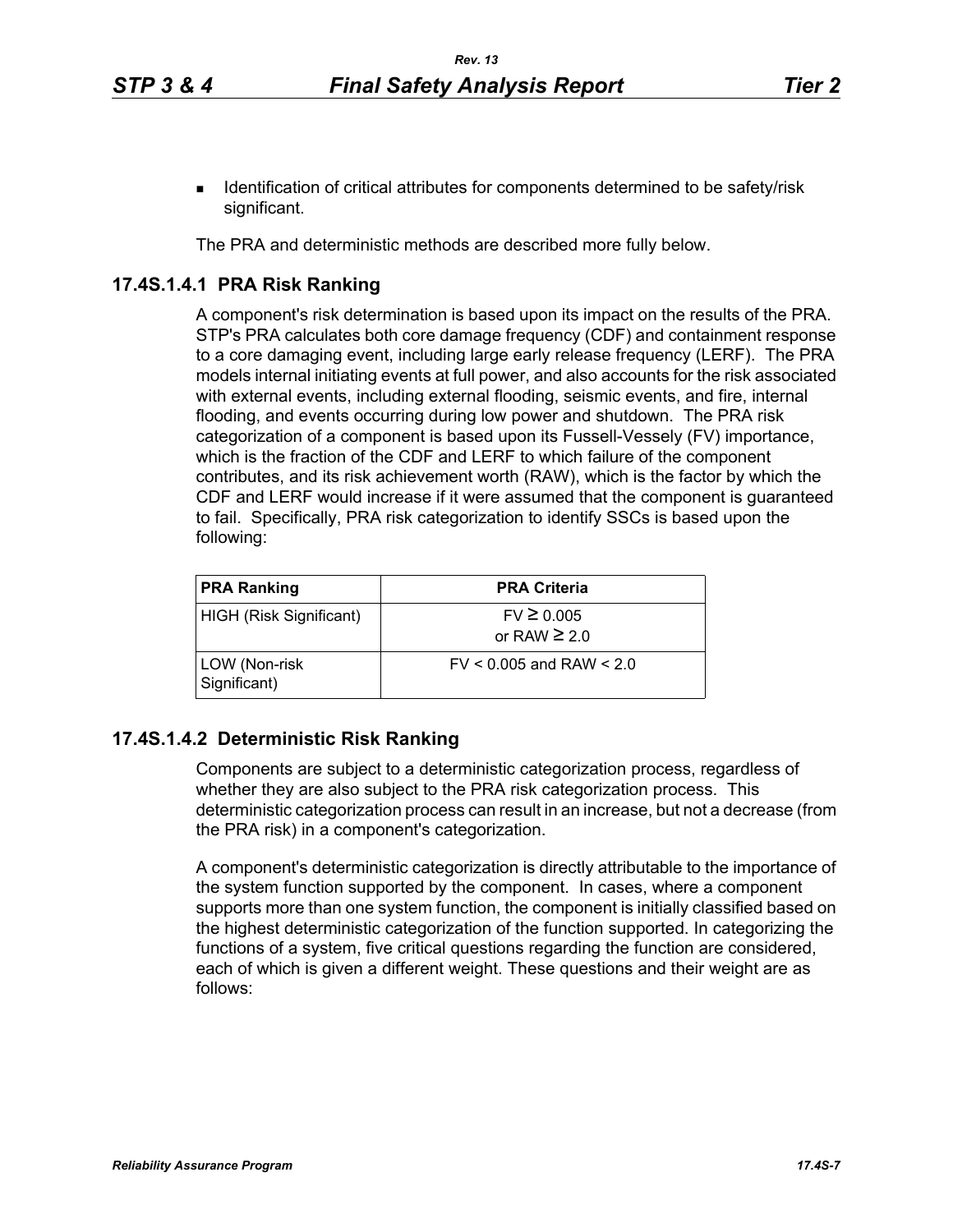| Question                                                                                                                         | Weight |
|----------------------------------------------------------------------------------------------------------------------------------|--------|
| Is the function used to mitigate accidents or transients?                                                                        | 5      |
| Is the function specifically called out in the Emergency Operating Procedures<br>(EOPs) or Emergency Response Procedures (ERPs)? |        |
| Does the loss of the function directly fail another risk-significant system?                                                     |        |
| Is the loss of the function safety significant for shutdown or mode changes?                                                     |        |
| Does the loss of the function, in and of itself, directly cause an initiating<br>event?                                          |        |

Based on the impact on safety if the function is unavailable and the frequency of loss of the function, each of the five questions is given a numerical answer ranging from 0 to 5. This grading scale is as follows:

- "0" Negative response
- "1" Positive response having an insignificant impact and/or occurring very rarely
- "2" Positive response having a minor impact and/or occurring infrequently
- "3" Positive response having a low impact and/or occurring occasionally
- "4" Positive response having a medium impact and/or occurring regularly
- "5" Positive response having a high impact and/or occurring frequently

The definitions for the terms used in this grading scale are as follows:

#### *Frequency Definitions*

- Occurring Frequently continuously or always demanded
- Occurring Regularly demanded > 5 times per year
- Occurring Occasionally demanded 1-2 times per cycle
- Occurring Infrequently demanded < once per cycle
- Occurring Very Rarely demanded once per lifetime

#### *Impact Definitions*

- **High Impact a system function is lost which likely could result in core damage** and/or may have a negative impact on the health and safety of the public
- Medium Impact a system function is lost which may, but is not likely to, result in core damage and/or is unlikely to have a negative impact on the health and safety of the public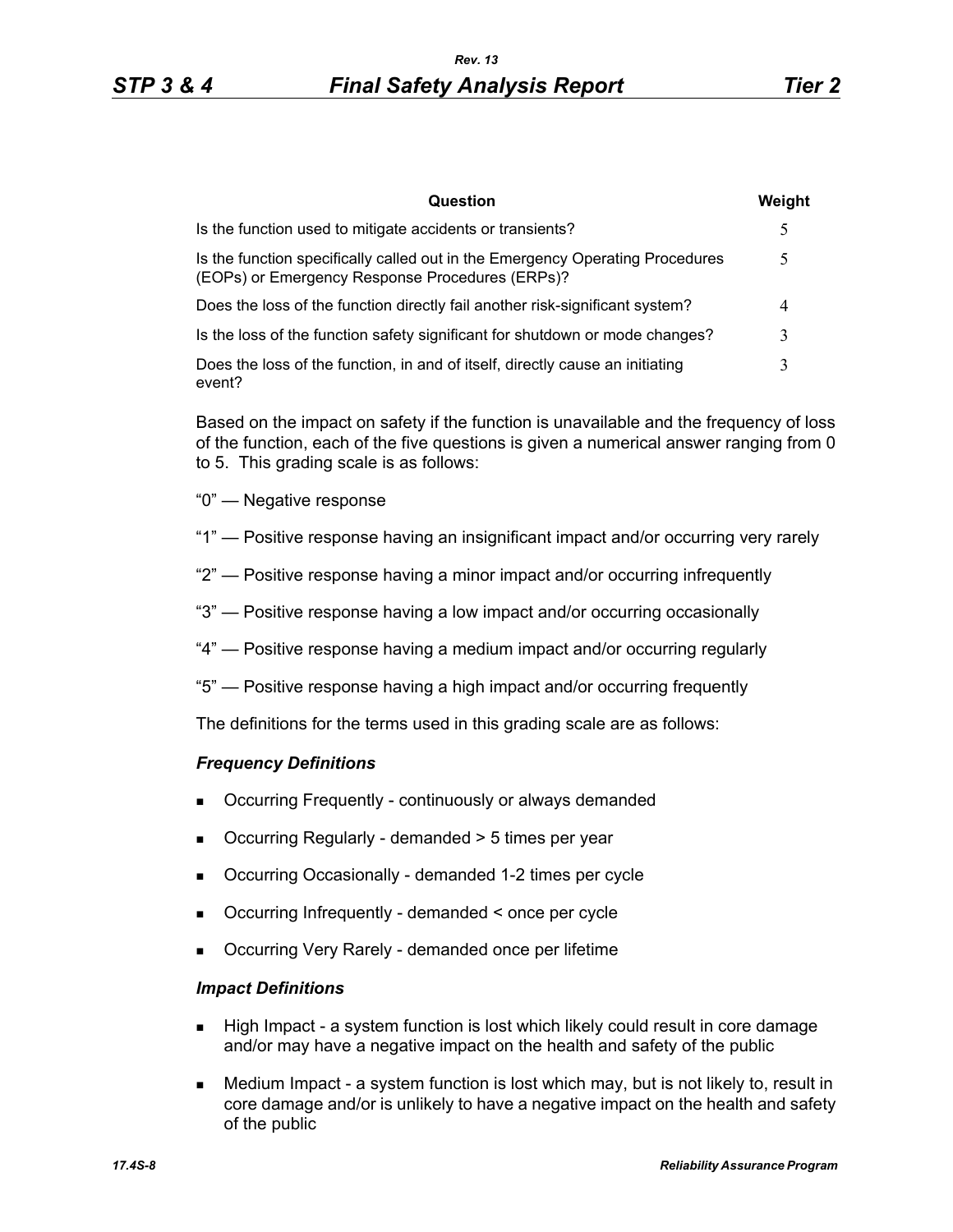- **Low Impact a system function is significantly degraded, but no core damage** and/or negative impact on the health and safety of the public is expected
- Minor Impact a system function has been moderately degraded, but does not result in core damage or negative impact on the health and safety of the public
- Insignificant Impact a system function has been challenged, but does not result in core damage or negative impact on the health and safety of the public

Although some of these definitions are quantitative, both of these sets of definitions are applied based on collective judgment and experience.

The numerical values, after weighting, are summed; the maximum possible value is 100. Based on the sum, functions are categorized as follows:

| <b>SCORE RANGE</b> | <b>CATEGORY</b>            |
|--------------------|----------------------------|
| $100 - 41$         | HIGH (Risk Significant)    |
| $40 - 0$           | LOW (Non-risk Significant) |

A function with a low categorization due to a low sum can receive a higher deterministic categorization if any one of its five questions received a high numerical answer. Specifically, a weighted score of 15 or more on any one question results in an HIGH categorization. This is done to ensure that a function with a significant risk in one area does not have that risk contribution masked because of its low risk in other areas.

In general, a component is given the same categorization as the highest categorized system function that the component supports. However, a component may be ranked lower than the associated system function based upon diverse and/or multiple independent means available to satisfy the system function.

#### **17.4S.2 Procurement, Fabrication, Construction, and Test Specifications**

Procurement, fabrication, construction, and test specifications for safety-related and nonsafety-related SSCs within the scope of RAP are prepared and implemented under the approved QAPD referenced in Section 17.5S. The approved QAPD describes the planned and systematic actions necessary to provide adequate confidence that SSCs will perform satisfactorily in service. These actions are applied to procurement, fabrication construction and test specifications.

Assumptions related to equipment reliability and availability are translated into verifiable attributes, defined characteristics and processes and are included in procurement, fabrication, and construction specifications such that deviations from these attributes, characteristics and processes may be identified and corrected.

Procedures describing equipment selection require consideration of the manufacturer's recommended maintenance activities and the manufacturer's time estimates for accomplishing these activities such that the equipment selected is able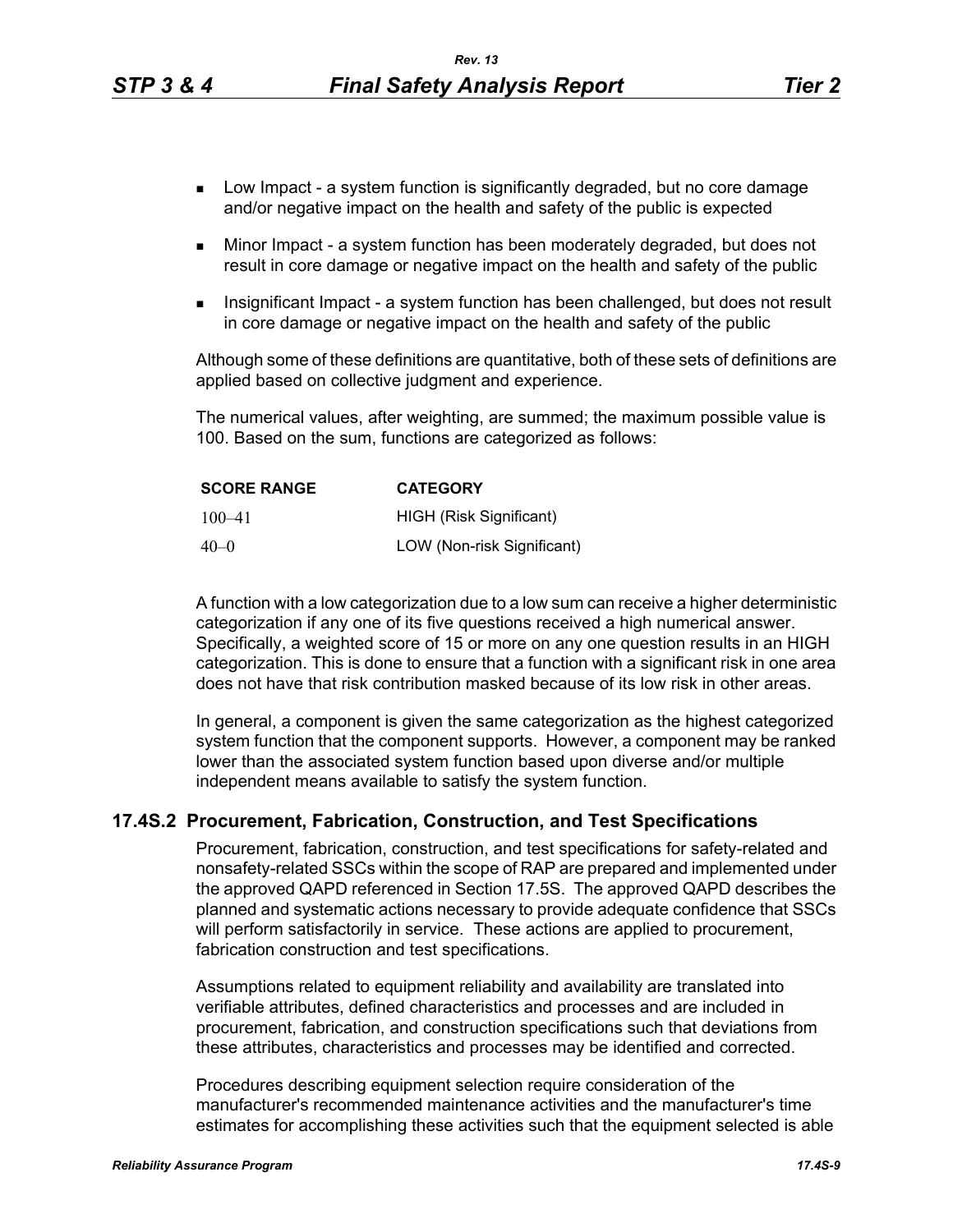to meet availability assumptions while in service, including conservative allowances for unplanned maintenance.

Test specifications will describe to the extent practical the actual conditions that will exist when SSCs are called upon to perform their risk significant functions and testing will document proper performance under the specified conditions when these conditions can be practically established in the field. When these conditions can not be duplicated, acceptance will be established based on qualification testing performed by the equipment vendor under controlled conditions.

The approved QAPD, Part II, applies 10 CFR 50 Appendix B requirements to safetyrelated SSCs. For nonsafety-related SSCs within the scope of RAP, Part III, Section 1 of the QAPD describes the process for selectively applying program controls to those characteristics or critical attributes that render the SSC a significant contributor to plant safety.

Part III, Section 2 of the QAPD specifies the quality requirements required for nonsafety related SSCs credited in mitigating defined events such as Anticipated Transients Without Scram (ATWS) and Station Blackout (SBO). When SSCs are risk significant due to their role in mitigating these defined events then the specified quality requirements for these SSCs will be satisfied. For example the combustion turbine generator (CTG) is in the scope of the RAP due to its importance in reducing the risk associated with SBO. Therefore the CTG will also meet the procurement, test and test control quality requirements described in Regulatory Position 3.5, "Quality Assurance and Specific Guidance for SBO Equipment That Is Not Safety Related," and Appendix A, "Quality Assurance Guidance for Non-Safety Systems and Equipment," in Regulatory Guide 1.155, "Station Blackout."

### **17.4S.3 Quality Assurance Implementation**

Implementation of the QAPD during procurement, fabrication, construction and preoperation testing of SSCs is accomplished in accordance with written instructions, procedures or drawings of a type appropriate to the circumstances and which, where applicable, include quantitative or qualitative acceptance criteria. These procedures are either NINA implementing procedures, or supplier implementing procedures governed by a supplier quality program approved by NINA.

### **17.4S.4 Maintenance Rule/Operational Programs**

The STPNOC MR program is described in Section 17.6S. Risk significant SSCs identified by reliability assurance activities are included in the MR program as high safety significance (HSS) components (Section 17.6S.1.1.b). The opportunity to judge SSC performance under the MR program is provided by the operational programs discussed in 17.6S.3, "Maintenance Rule Program Relationship With Reliability Assurance Activities."

Many SSCs would meet the criteria to be in the MR program without considerations related to the RAP. In cases where the RAP identifies a high risk SSC that would not otherwise have been in the MR program, then the SSC is added. For those SSCs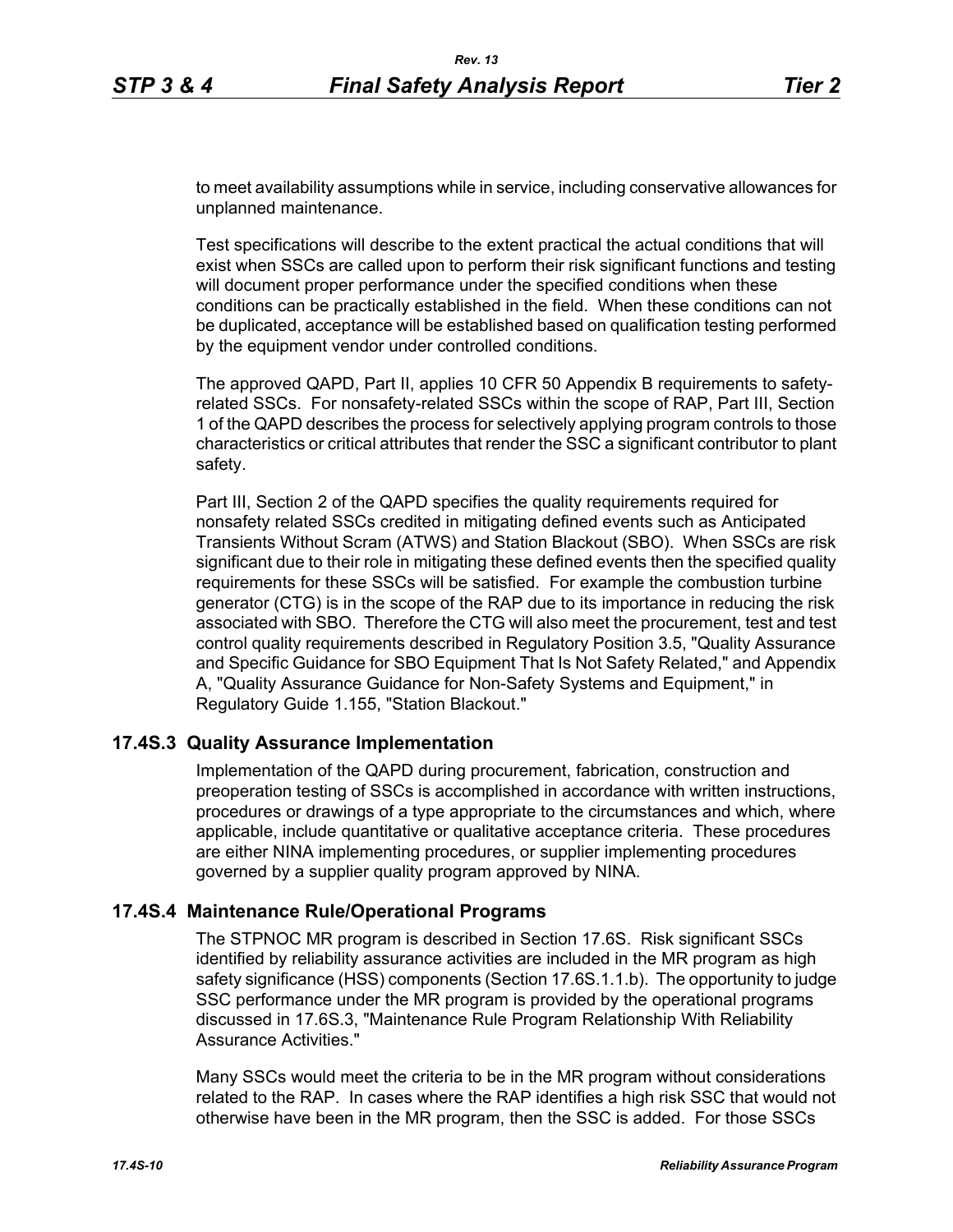already in the Technical Specifications (TS), Inservice Inspection (ISI), or Inservice Testing (IST) programs, their performance under these programs is factored into the performance monitoring accomplished under the MR program.

In cases where a SSC requires periodic testing or inspection not already accommodated by an existing program, then special provisions will be made to accommodate the necessary testing or inspection; for example in the Preventive Maintenance (PM) program.

### **17.4S.4.1 Performance Goals**

Reliability performance assumptions for SSCs are established under the MR at two levels of performance monitoring. The first level of performance monitoring (MR (a)(2)) establishes conservative criteria used to judge that SSCs are meeting expected performance objectives. For SSCs the performance monitoring criteria are established consistent with the reliability and availability assumptions used in the PRA. Failure to meet these objectives would trigger performance monitoring at the second level (MR (a)(1)) accompanied by the establishment of specific defined goals to return the component to expected performance levels (Section 17.6S.1.3). These specific defined goals also consider the reliability and availability assumptions used in the PRA.

### **17.4S.4.2 Feedback of Actual Equipment Performance and Operating Experience**

The feedback mechanism for periodically evaluating reliability assumptions based on actual equipment, train or system performance is realized in the implementation of the MR program. Since the performance monitoring criteria established under the MR program are set consistent with the assumed reliability assumptions used in the PRA, the failure to meet these performance objectives (i.e., equipment , train or system place in MR (a)(1) category) requires an assessment of the assumed reliability as described in 17.4S.4.1 above. This assessment requires that the assumed reliability be reviewed to ensure it is reflective of actual STP and industry performance. The STPNOC process requires review by the Risk Analysis organization to concur that goals have been met before moving a component from an MR (a)(1) status back to an MR (a)(2) status.

#### **17.4S.5 Non-safety SSC Design/Operational Errors**

The process for providing corrective actions for design and operational errors that degrade nonsafety-related SSCs within the scope of RAP is procedurally defined. All SSCs (safety-related or nonsafety-related) with risk significance other than LOW are entered into the MR program as HIGH. The STPNOC MR program does not distinguish between a Maintenance Rule Functional Failure (MRFF) and a Maintenance Preventable Functional Failure (MPFF). Therefore, nonsafety-related SSCs that have experienced a MRFF attributable to a design or operating error (i.e. could not have been prevented by maintenance) are corrected using the corrective action process described in the QAPD of Section 17.5S. Under the STPNOC MR program, MRFFs require cause determination (may be an apparent cause determination) and corrective action is implemented to prevent recurrence.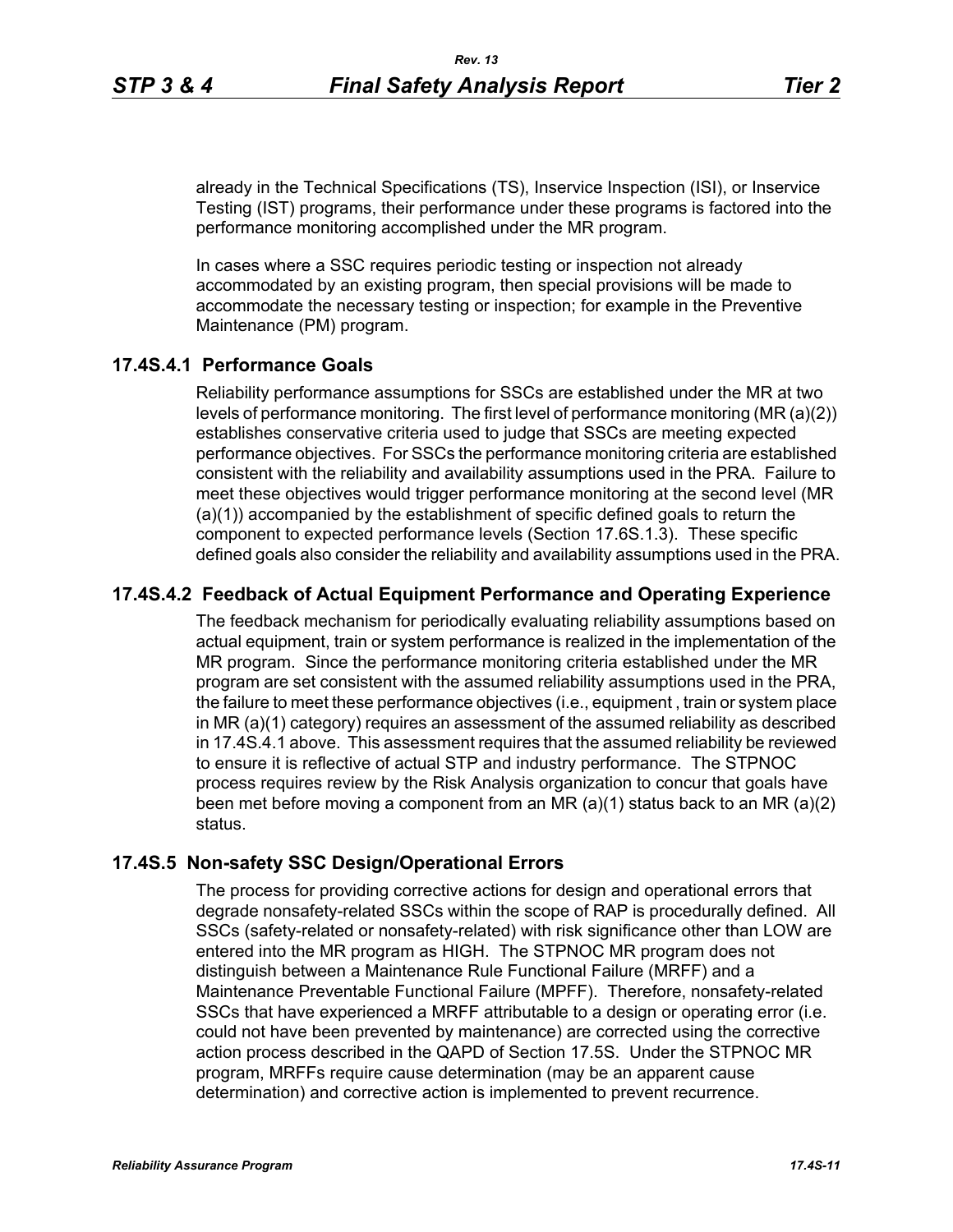## **17.4S.6 Procedure Control**

Implementation of the reliability assurance activities is considered an activity affecting quality and the controls for procedures and instructions used to implement reliability assurance activities are specified in Part II (safety-related) and Part III (nonsafetyrelated risk significant) of the QAPD. In most cases where a single procedure describes the process for an activity that applies to both safety-related and nonsafetyrelated components (for example establishing the performance monitoring criteria for the Maintenance Rule or establishing risk significance for SSCs in RAP) a single procedure or procedures that meet the full quality program requirements of Part II will be utilized. For activities such as procurement, nonsafety-related SSCs in the RAP will be governed by Procedure Controls meeting the requirements of Part III, Section 1 of the QAPD.

Part III, Section 2 of the QAPD specifies the quality requirements required for nonsafety-related SSCs credited in mitigating defined events such as ATWS and SBO. When SSCs are risk significant due to their role in mitigating these defined events then the specified quality requirements for these SSCs will be satisfied. For example the CTG is in the scope of the RAP due to its importance in reducing the risk associated with SBO. Therefore the CTG will also meet the procedure control quality requirements described in Regulatory Position 3.5, "Quality Assurance and Specific Guidance for SBO Equipment That Is Not Safety Related," and Appendix A, "Quality Assurance Guidance for Non-Safety Systems and Equipment," in Regulatory Guide 1.155, "Station Blackout."

### **17.4S.7 Records**

Implementation of the reliability assurance activities is considered an activity affecting quality and the generation of records associated with this activity will meet the requirements of the QAPD Part II, Section 17 and Part III, Section 1.17.

Records of Expert Panel decisions and supporting documents are retained as QA records in the STP Records Management System (RMS) and consist of:

- **Expert Panel decisions and meeting minutes including dissenting opinions and** resolutions
- Recommendations of the working groups

Each PRA model includes two Reference Models for power operation and shutdown. For each Reference Model documentation is maintained that includes sources of input data, modeling techniques, and assumptions used in the analysis. These documents are maintained in RMS for the life of the plant.

Part III, Section 2 of the QAPD specifies the quality requirements required for nonsafety-related SSCs credited in mitigating defined events such as ATWS and SBO. When SSCs are risk significant due to their role in mitigating these defined events then the specified quality requirements for these SSCs will be satisfied. For example the CTG is in the scope of the RAP due to its importance in reducing the risk associated with SBO. Therefore the CTG will also meet the Records requirements described in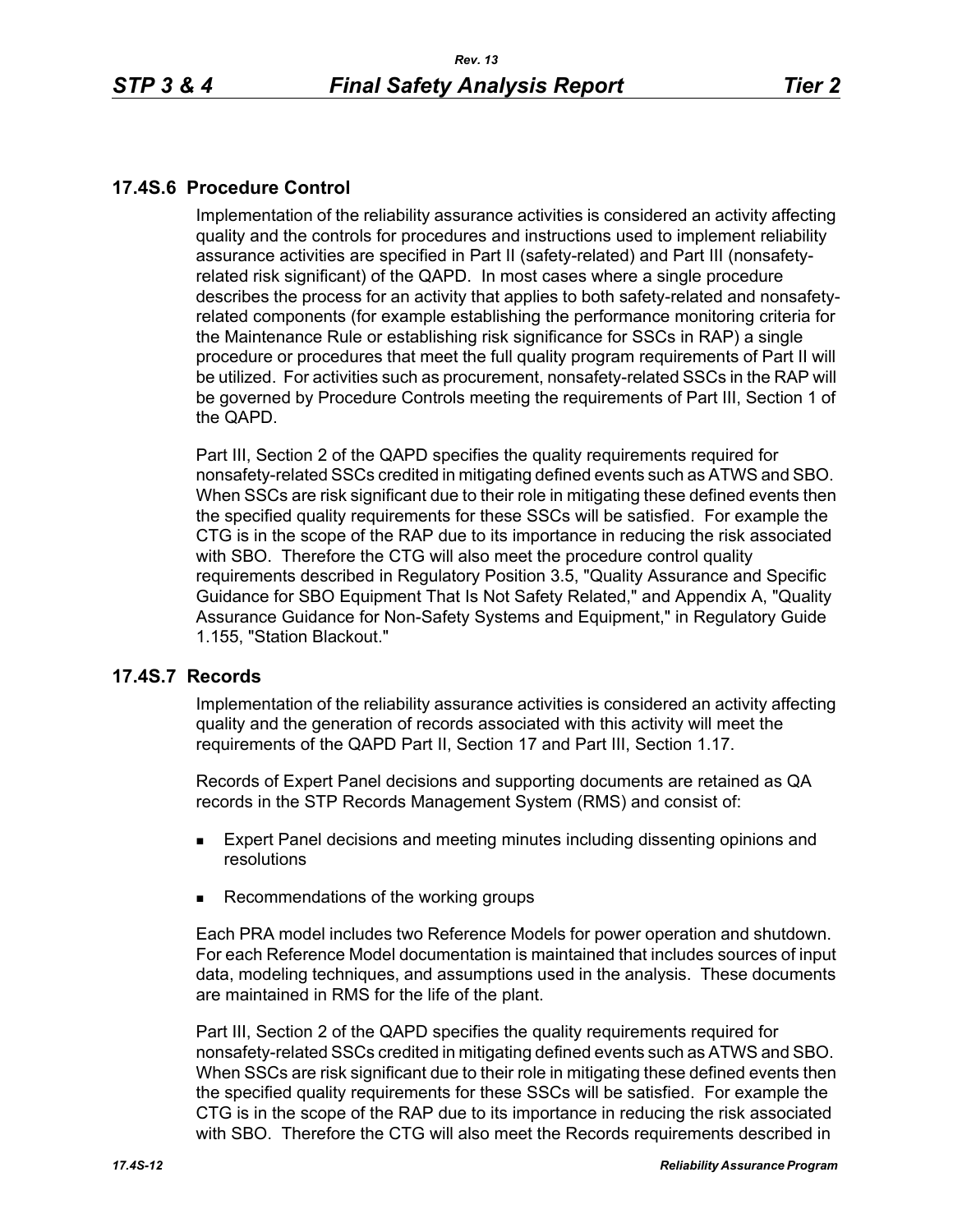Regulatory Position 3.5, "Quality Assurance and Specific Guidance for SBO Equipment That Is Not Safety Related," and Appendix A, "Quality Assurance Guidance for Non-Safety Systems and Equipment," in Regulatory Guide 1.155, "Station Blackout."

### **17.4S.8 Corrective Action Process**

Under the STPNOC process for MR implementation, any SSC experiencing a MRFF requires use of the Corrective Action process to document the failure, its cause determination and actions to preclude recurrence. As previously discussed in Section 17.4S.5, this also includes nonsafety-related SSCs.

Other failures of SSCs that are not MRFFs will be documented and corrected as described by the QAPD, Part II, Section 16 and Part III, Section 1.16.

Part III, Section 2 of the QAPD specifies the quality requirements required for nonsafety-related SSCs credited in mitigating defined events such as ATWS and SBO. When SSCs are risk significant due to their role in mitigating these defined events then the specified quality requirements for these SSCs will be satisfied. For example the CTG is in the scope of the RAP due to its importance in reducing the risk associated with SBO. Therefore the CTG will also meet the Corrective Action requirements described in Regulatory Position 3.5, "Quality Assurance and Specific Guidance for SBO Equipment That Is Not Safety Related," and Appendix A, "Quality Assurance Guidance for Non-Safety Systems and Equipment," in Regulatory Guide 1.155, "Station Blackout."

### **17.4S.9 Audit Plans**

The reliability assurance activities are collectively accomplished by programs related to design, procurement, fabrication, construction, preoperational testing, PRA modeling and PRA risk assessment, deterministic evaluations from the expert panel, maintenance rule, Technical Specifications and other operational programs and the corrective action program. These programs are subject to audit as described in the QAPD.

Part III, Section 2 of the QAPD specifies the quality requirements required for nonsafety related SSCs credited in mitigating defined events such as ATWS and SBO. When SSCs are risk significant due to their role in mitigating these defined events then the specified quality requirements for these SSCs will be satisfied. For example the CTG is in the scope of the RAP due to its importance in reducing the risk associated with SBO. Therefore the CTG will also meet the audit requirements described in Regulatory Position 3.5, "Quality Assurance and Specific Guidance for SBO Equipment That Is Not Safety Related," and Appendix A, "Quality Assurance Guidance for Non-Safety Systems and Equipment," in Regulatory Guide 1.155, "Station Blackout."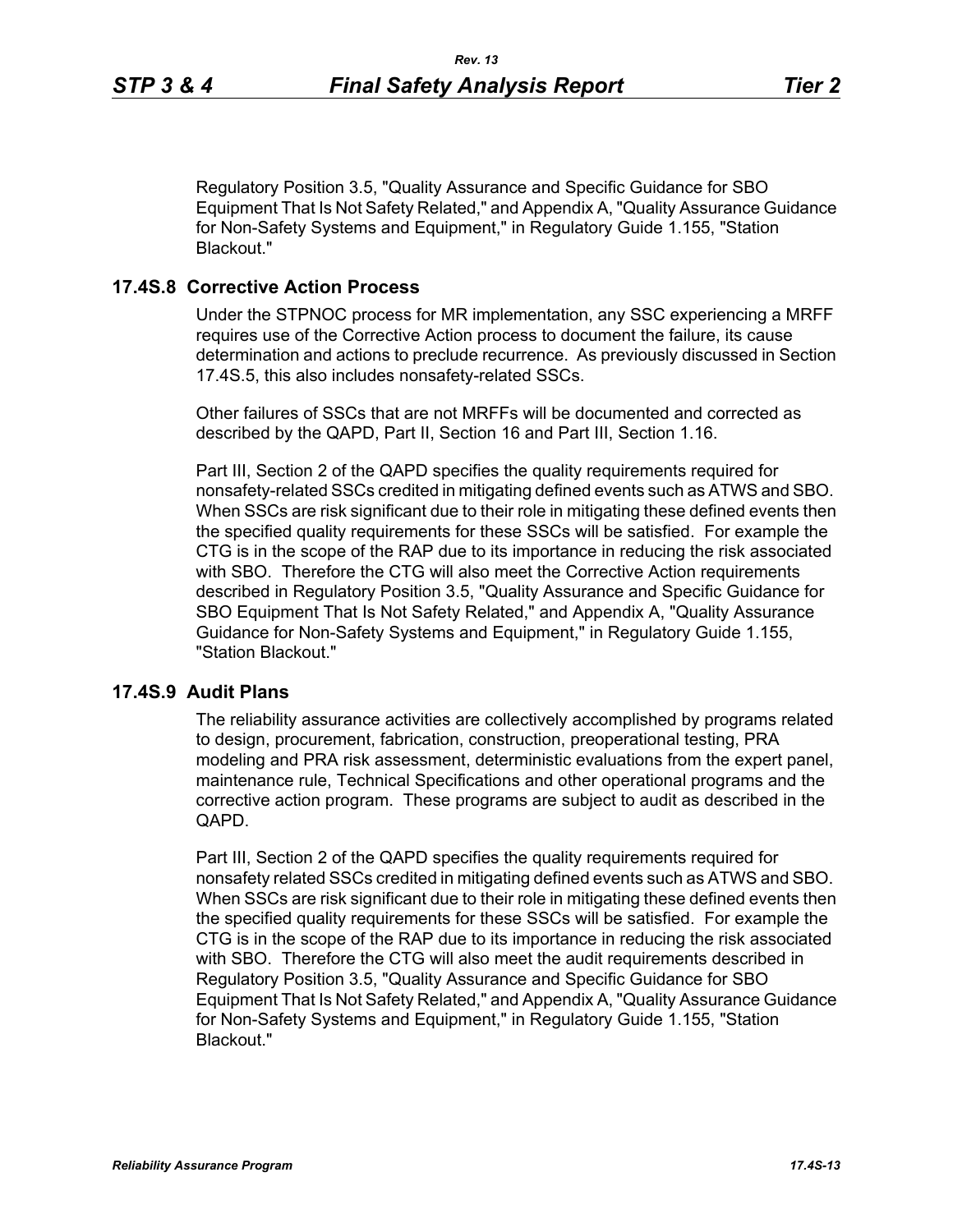# **17.4S.10 COL License Information**

COL License Information Items 17.2, 17.3 and 17.4 are addressed as follows:

## *17.2 Policy and Implementation Procedures for D-RAP:*

It is the policy of NINA to ensure that SSC reliability is properly considered and designed into the plant and is implemented through the reactor design, procurement, fabrication, construction, and preoperational test activities and programs. This policy is accomplished within the framework of the Quality Assurance Program Description (QAPD) including the development, approval and control of implementing procedures. Details are provided in Section 17.4S Reliability Assurance Program.

## *17.3 D-RAP Organization:*

See Section 17.4S.1.1 for a discussion of the Organizational elements associated with D RAP and RAP during the Operations phase.

### *17.4 Provisions for Reliability Assurance during Operation:*

The provisions for Reliability Assurance during Operations are described in Section 17.4S Reliability Assurance Program and 17.6S Maintenance Rule.

## **17.4S.11 References**

- 17.4S.11-1 SECY 95-132, "Policy and Technical Issues Associated with the Regulatory Treatment of Non-Safety Systems (RTNSS) in Passive Plant Designs (SECY 94-084)," Attachment 2, Item E. Reliability Assurance Program.
- 17.4S.11-2 D-RAP Systems Review, May 25, 2011, STI No. 32962928.